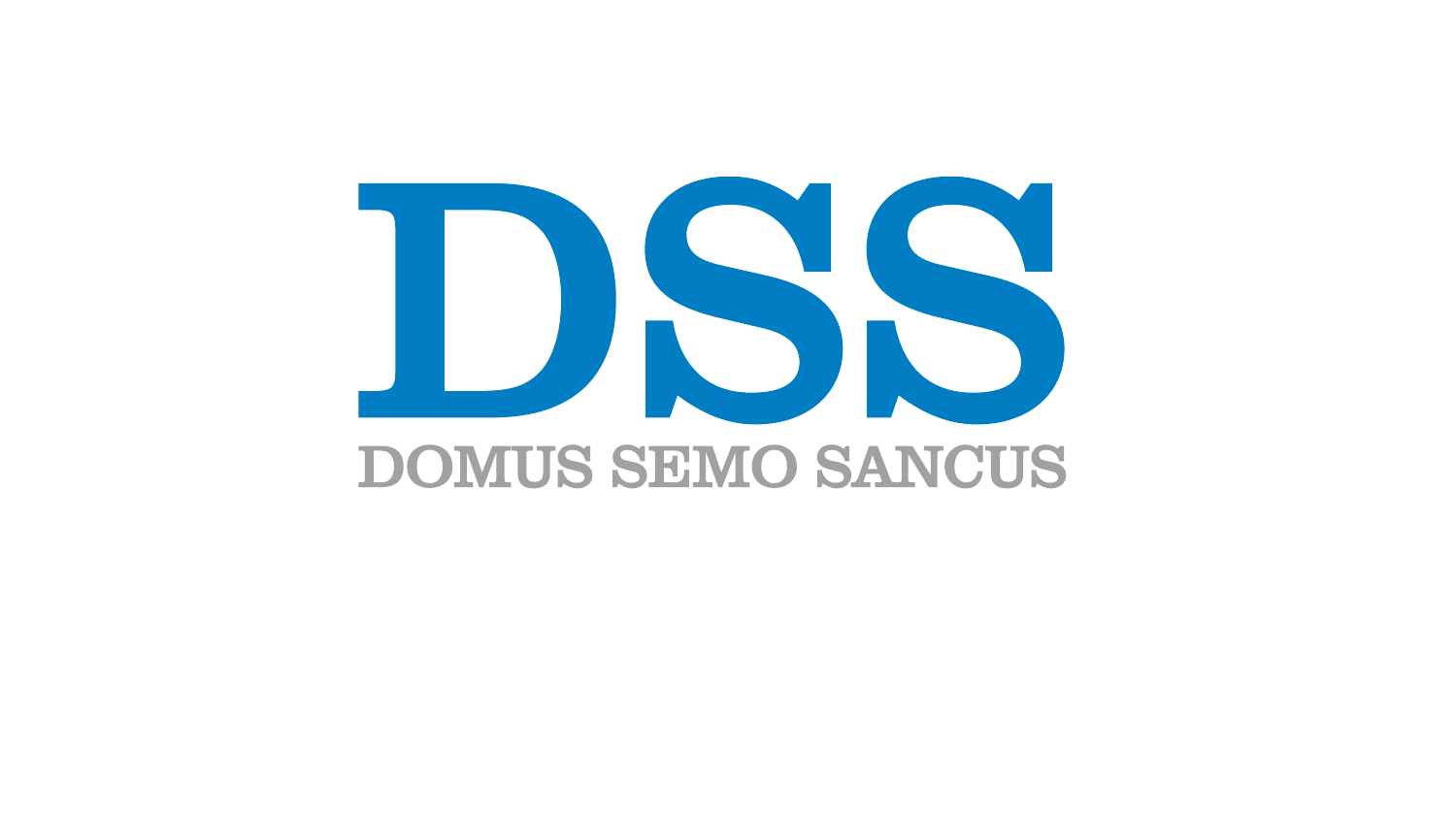

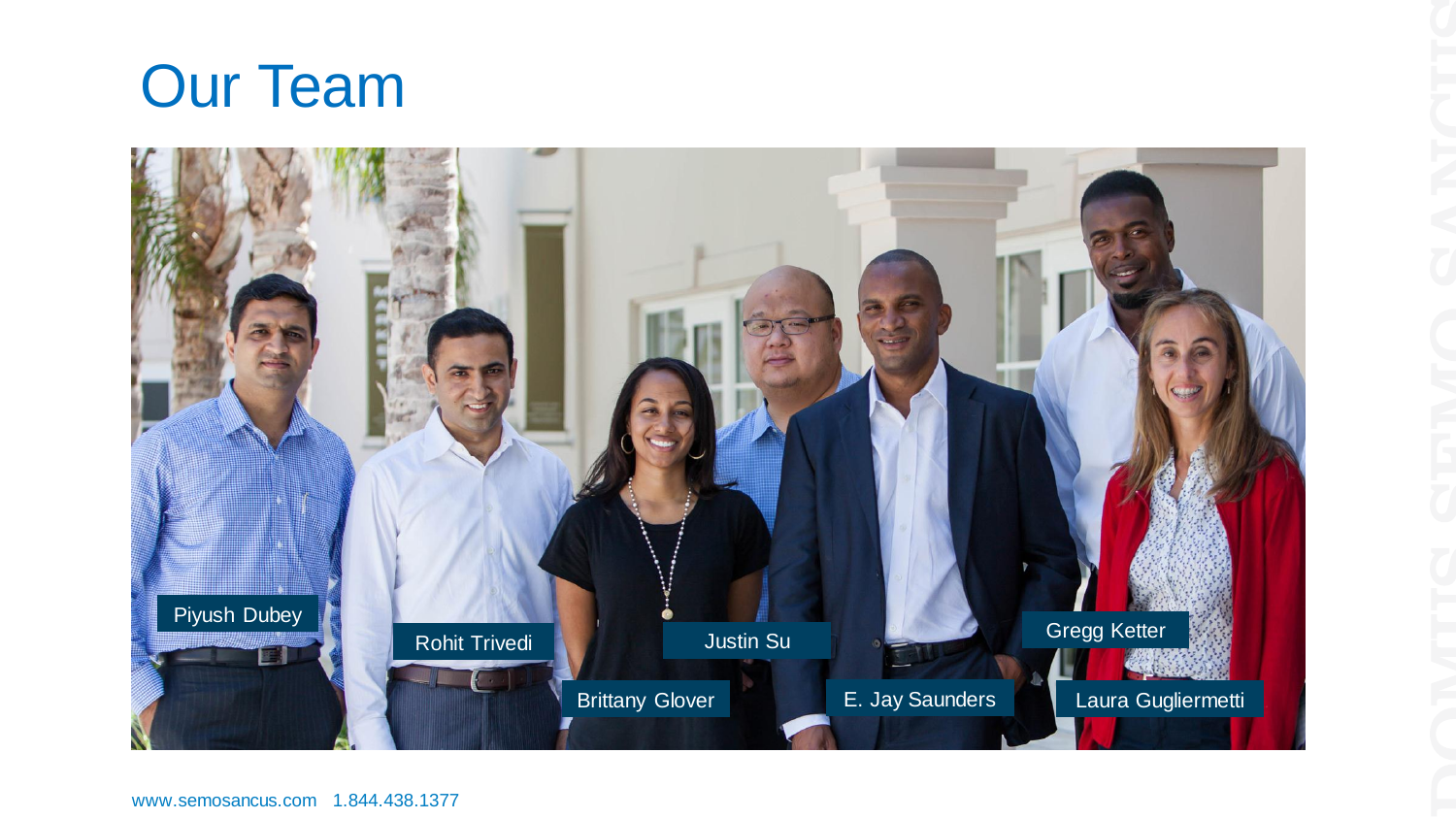

# KYC Know Your Customer

www.semosancus.com 1.844.438.1377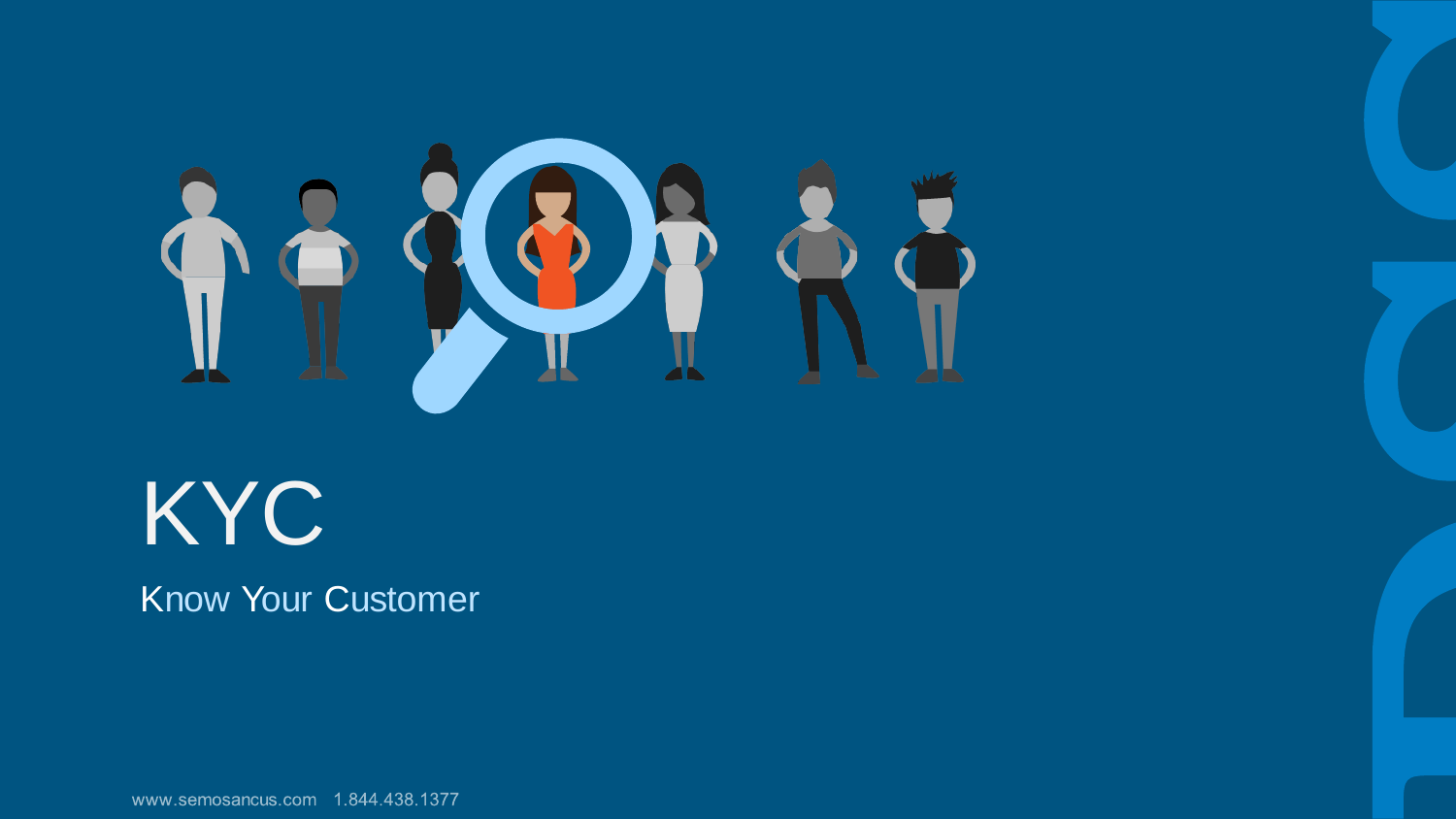"<br>" I do think compliance is a competitive advantage, done properly — the ability to execute on regulations, giving confidence to your customers that you'll be processing transactions that are appropriate. If you can do that better than others, especially in transactional banking, that's an advantage. Customers need reliability and certainty.

RICHARD YORKE, EXECUTIVE VP | HEAD OF THE INTERNATIONAL GROUP AT WELLS FARGO

"<br>"<br>"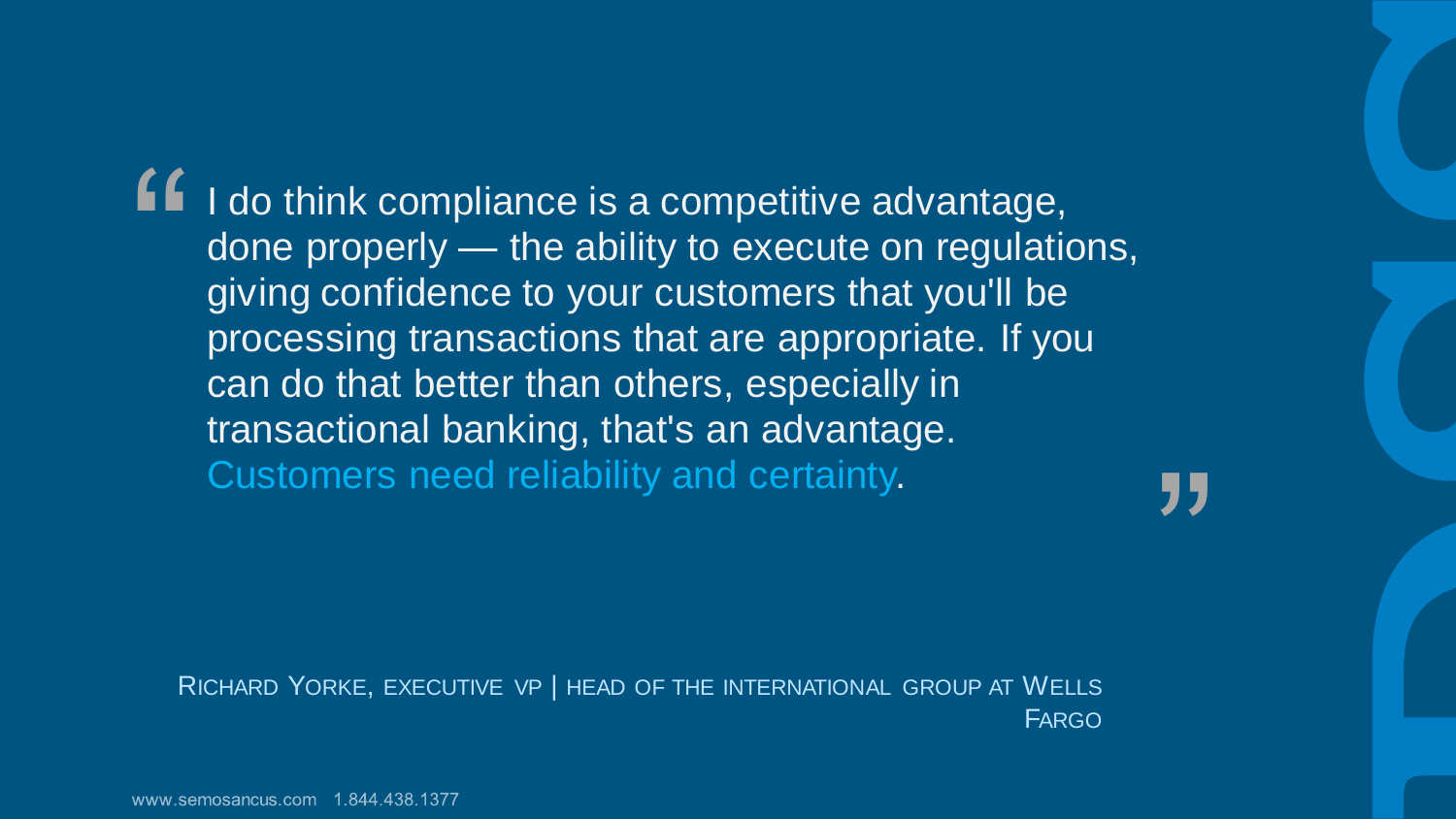## Digital-Wallet

**Features** 



For many people around the world, their phone is now their primary means of handling money.

www.semosancus.com 1.844.438.1377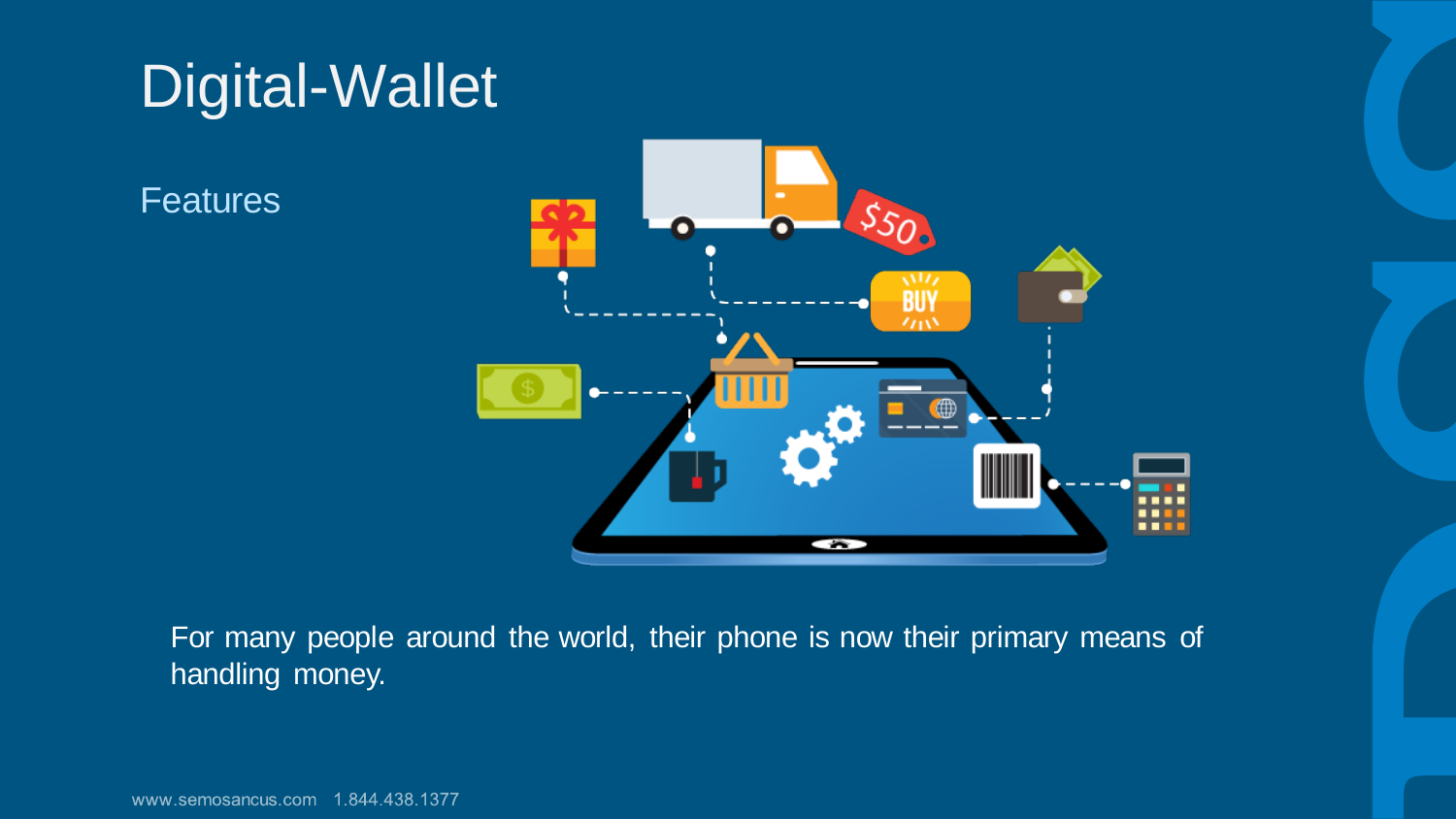### eXpress-Wallet

### **Features**

- Wallet-to-Wallet Transactions
- Wallet-to-Cash
- Wallet-to-Remittances (Via 3<sup>rd</sup> Party Remittance providers e.g. Western Union, MoneyGram)
- Wallet-to-Virtual Pre-paid Credit Card
- In-store/Online purchases
- Purchase Mobile Airtime